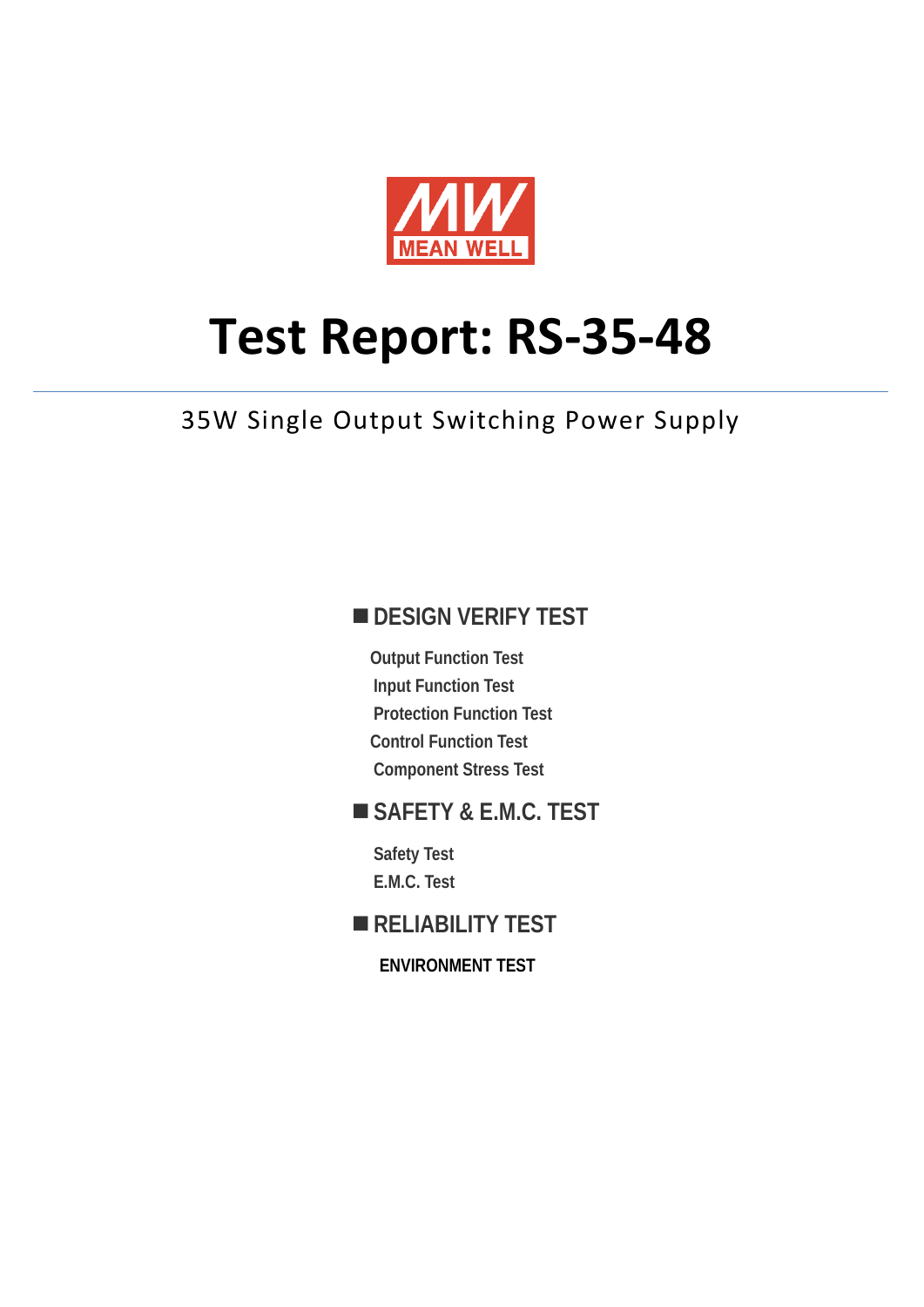

# **DESIGN VERIFY TEST**

## **OUTPUT FUNCTION TEST**

| <b>NO</b>      | <b>TEST ITEM</b>                                                                                                                                                                                                                                              | <b>SPECIFICATION</b>                                                           | <b>TEST CONDITION</b>                                             | <b>RESULT</b>                                                                                                                                                                                                                             |  |  |
|----------------|---------------------------------------------------------------------------------------------------------------------------------------------------------------------------------------------------------------------------------------------------------------|--------------------------------------------------------------------------------|-------------------------------------------------------------------|-------------------------------------------------------------------------------------------------------------------------------------------------------------------------------------------------------------------------------------------|--|--|
| $\mathbf{1}$   | OUTPUT VOLTAGE                                                                                                                                                                                                                                                | CH1:42 V~54 V                                                                  | $I/P$ : 230 VAC                                                   | 38.6V~56.6V/230VAC                                                                                                                                                                                                                        |  |  |
|                | ADJUST RANGE                                                                                                                                                                                                                                                  |                                                                                | I/P: 115 VAC                                                      | 38.6V~56.6V/115VAC                                                                                                                                                                                                                        |  |  |
|                |                                                                                                                                                                                                                                                               |                                                                                | O/P : MIN LOAD                                                    |                                                                                                                                                                                                                                           |  |  |
|                |                                                                                                                                                                                                                                                               |                                                                                | Ta: $25^{\circ}$ C                                                |                                                                                                                                                                                                                                           |  |  |
| $\overline{2}$ | <b>OUTPUT VOLTAGE(Max)</b>                                                                                                                                                                                                                                    | $V1: -1\% - 1\%$                                                               | I/P: 88VAC /264VAC                                                | V1: -0.17 %~ 0.21%                                                                                                                                                                                                                        |  |  |
|                | TOLERANCE                                                                                                                                                                                                                                                     |                                                                                | O/P:FULL/ MIN. LOAD                                               |                                                                                                                                                                                                                                           |  |  |
|                |                                                                                                                                                                                                                                                               |                                                                                | Ta: $25^{\circ}$ C                                                |                                                                                                                                                                                                                                           |  |  |
| $\mathbf{3}$   | LINE REGULATION (Max)                                                                                                                                                                                                                                         | V1: -0.5 %~ 0.5 %                                                              | I/P: 88VAC~ 264VAC                                                | V1: -0.11 %~0.21%                                                                                                                                                                                                                         |  |  |
|                |                                                                                                                                                                                                                                                               |                                                                                | O/P:FULL LOAD                                                     |                                                                                                                                                                                                                                           |  |  |
|                |                                                                                                                                                                                                                                                               |                                                                                | Ta: $25^{\circ}$ C                                                |                                                                                                                                                                                                                                           |  |  |
| $\overline{4}$ | LOAD REGULATION(Max)                                                                                                                                                                                                                                          | V1: -0.5 %~0.5 %                                                               | I/P: 230VAC                                                       | $V1: -0.17 \% \sim 0.15%$                                                                                                                                                                                                                 |  |  |
|                |                                                                                                                                                                                                                                                               |                                                                                | O/P:FULL ~MIN LOAD                                                |                                                                                                                                                                                                                                           |  |  |
|                |                                                                                                                                                                                                                                                               |                                                                                | Ta: $25^{\circ}$ C                                                |                                                                                                                                                                                                                                           |  |  |
| 5              | OVER/UNDERSHOOT TEST                                                                                                                                                                                                                                          | $< +5\%$                                                                       | I/P: 230VAC                                                       | 1.8%                                                                                                                                                                                                                                      |  |  |
|                |                                                                                                                                                                                                                                                               |                                                                                | O/P:FULL LOAD                                                     |                                                                                                                                                                                                                                           |  |  |
|                |                                                                                                                                                                                                                                                               |                                                                                | Ta: $25^{\circ}$ C                                                |                                                                                                                                                                                                                                           |  |  |
| 6              | RIPPLE & NOISE(Max)                                                                                                                                                                                                                                           | V1: 200 mVp-p                                                                  | I/P:230VAC                                                        | V1: 26mVp-p                                                                                                                                                                                                                               |  |  |
|                |                                                                                                                                                                                                                                                               |                                                                                | O/P:FULL LOAD                                                     |                                                                                                                                                                                                                                           |  |  |
|                |                                                                                                                                                                                                                                                               |                                                                                | Ta: $25^{\circ}$ C                                                |                                                                                                                                                                                                                                           |  |  |
|                | easurement Menu<br>Add<br>Type:<br>Pk-Pk<br>Measureme                                                                                                                                                                                                         | Meas Window: Auto Select<br>Statistics<br>Settings<br><b>Clear Meas</b>        | reasurement Menu<br>Source<br>Add<br>Type:<br>Pk-Pk<br>Measuremen | Meas Window. Auto Select<br>Clear Meas<br>Settings<br>Statistics<br><b>Contract</b>                                                                                                                                                       |  |  |
| $\overline{7}$ | SET UP TIME(Max)                                                                                                                                                                                                                                              | 500ms /230VAC                                                                  | <b>230 VAC</b><br>$I/P$ :                                         | 230VAC/208ms                                                                                                                                                                                                                              |  |  |
|                |                                                                                                                                                                                                                                                               | 1200ms /115VAC                                                                 | I/P: 115 VAC                                                      | 115VAC/265ms                                                                                                                                                                                                                              |  |  |
|                |                                                                                                                                                                                                                                                               |                                                                                | O/P: FULL LOAD                                                    |                                                                                                                                                                                                                                           |  |  |
|                |                                                                                                                                                                                                                                                               |                                                                                | Ta: $25^{\circ}$ C                                                |                                                                                                                                                                                                                                           |  |  |
|                | INPUT=230VAC/50HZ @ FULL LOAD                                                                                                                                                                                                                                 |                                                                                |                                                                   | INPUT=115VAC/60HZ @ FULL LOAD                                                                                                                                                                                                             |  |  |
|                | CH1: Output Voltage CH2: AC Input Voltage                                                                                                                                                                                                                     |                                                                                |                                                                   | CH1: Output Voltage CH2: AC Input Voltage                                                                                                                                                                                                 |  |  |
|                | 10.0V/<br>50.00ms/ -1.231s<br>同<br>Cursor<br>Manua<br>XI (1)<br>134800000000<br>2(1)<br>$-1.140000000000$<br>AX:<br>208.000000000mi<br>$1/\Delta$ X<br>4.8077Hz<br>Y1(1)<br>0.0%<br>Y2(1)<br>43.2000V<br>ΔY<br>43.2000V<br>AY/AX<br>207.692V/s<br>ursors Menu |                                                                                | $10.0$ V/<br>ursors Menu                                          | 50.00ms/ -985.0ms<br>Rol<br>Curson<br>Manual<br>X1(1)<br>$-1.126000000000$<br>201<br>-861.00000000<br>ΔX<br>265.000000000m<br>$1/\Delta$ X<br>3.7736H<br>Y1(1)<br>0.0<br>Y2(1)<br>43.2000\<br>ΔY<br>43.2000\<br><b>AY/AX</b><br>163.019V/ |  |  |
|                | Mode<br>Source<br>Cursors<br>c<br>Manual<br>$\infty$                                                                                                                                                                                                          | X1: -1:34800000000s<br>Units<br>Y1:0.0V<br>o<br>Y2.43.2000V<br>$-1,1400000000$ | Mode<br>Source<br>Cursors<br>٠<br>Manua<br>x                      | X1: -1.126000000000s<br>Units<br>Y1:0.0V<br>Ξ.<br>Y2.43.2000\                                                                                                                                                                             |  |  |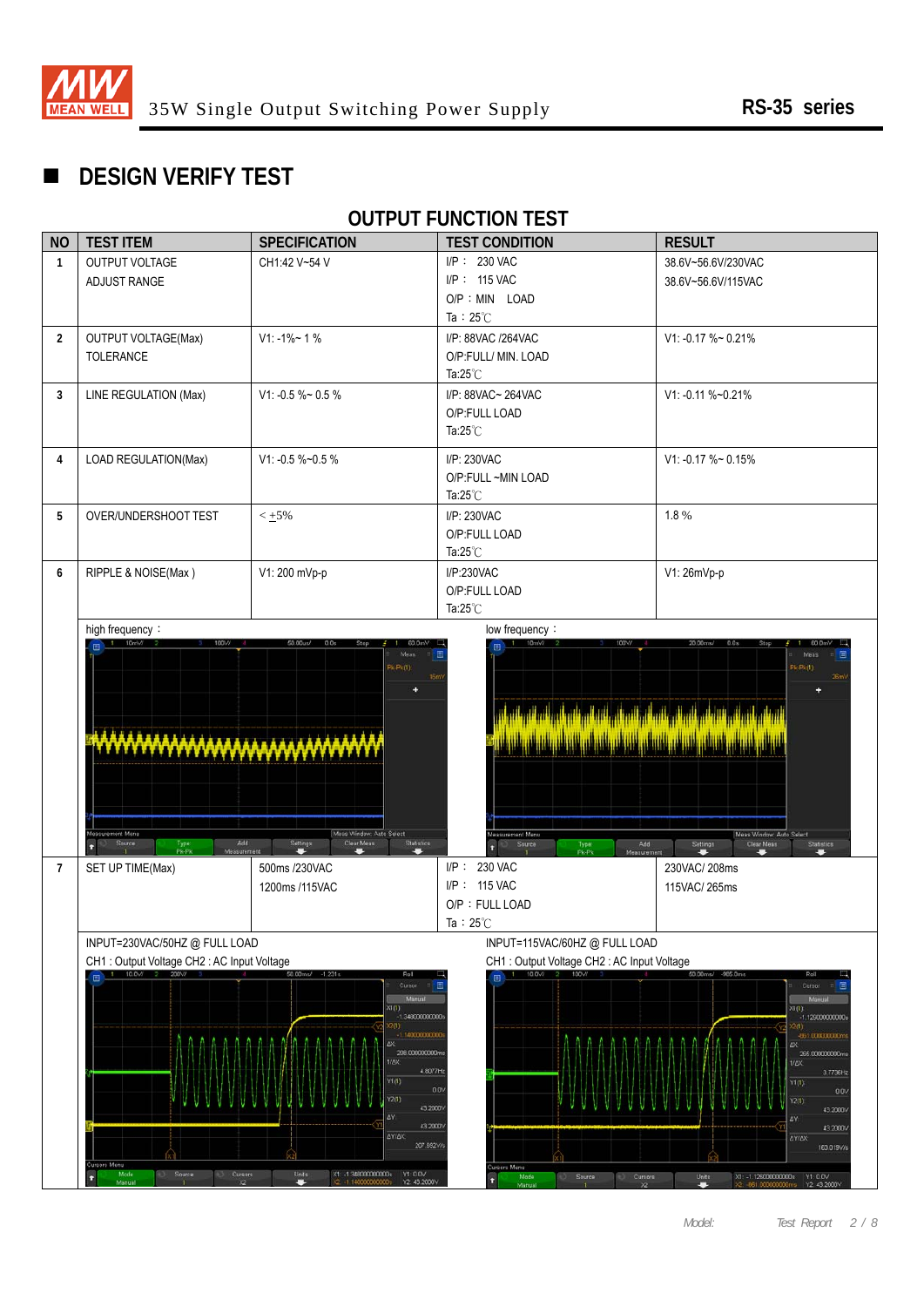

#### 35W Single Output Switching Power Supply **RS-35 series**

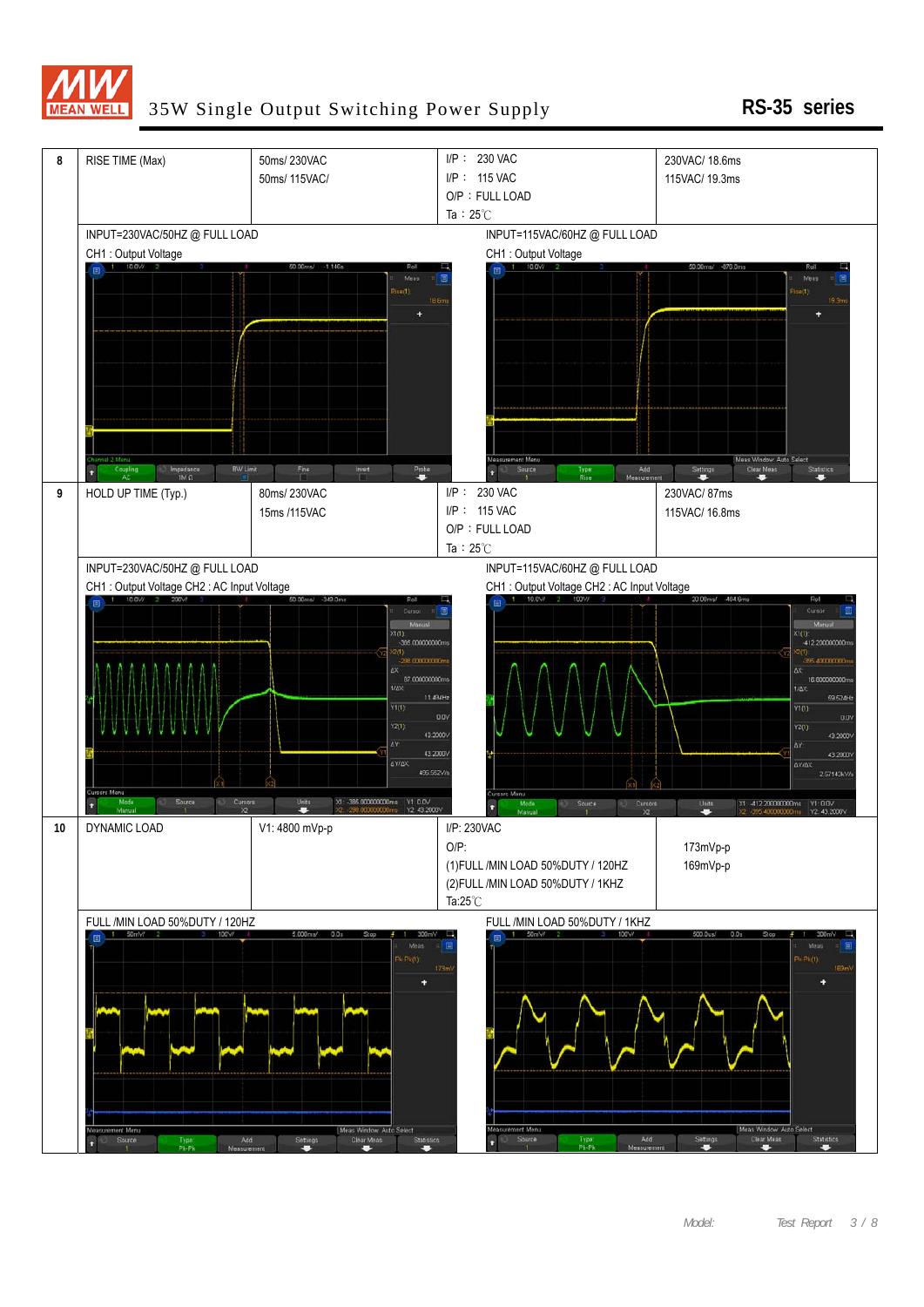

#### **INPUT FUNCTION TEST**

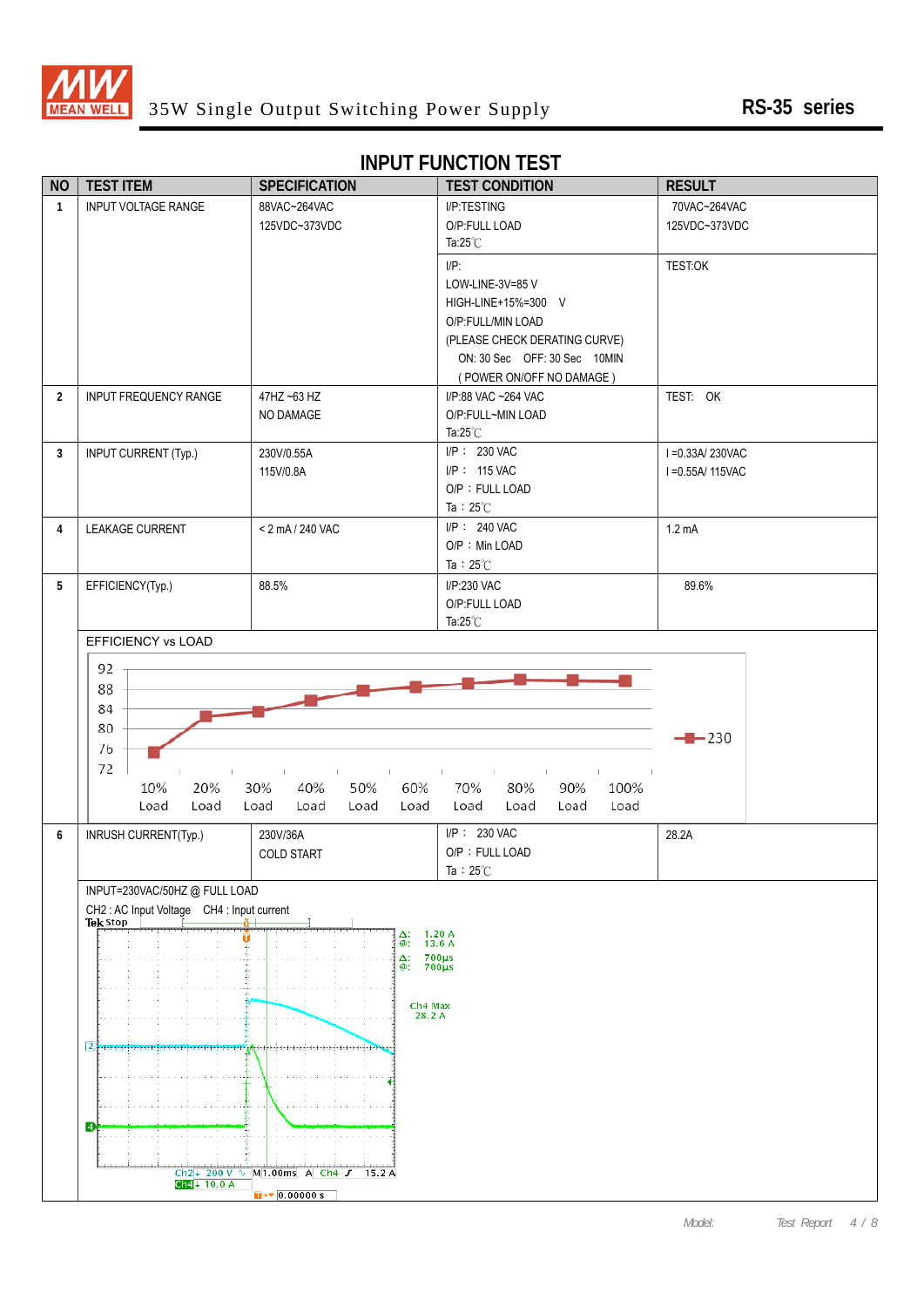

## **PROTECTION FUNCTION TEST**

| <b>NO</b>      | <b>TEST ITEM</b>        | <b>SPECIFICATION</b> | <b>TEST CONDITION</b> | <b>RESULT</b>                        |
|----------------|-------------------------|----------------------|-----------------------|--------------------------------------|
|                | OVER LOAD PROTECTION    | 110 %~150%           | $I/P: 264$ VAC        | 136.2%/264VAC                        |
|                |                         |                      | I/P: 230VAC           | 140.0%/230VAC                        |
|                |                         |                      | I/P: 115VAC           | 127.5%/115VAC                        |
|                |                         |                      | O/P:TESTING           | <b>PROTE1CTION TYPE:</b>             |
|                |                         |                      | Ta:25 $°C$            | Hiccup mode , recovers automatically |
|                |                         |                      |                       | after fault condition is removerd    |
| $\mathfrak{p}$ | OVER VOLTAGE PROTECTION | 55.2V~64.8V          | $I/P: 264$ VAC        | 59.5V/264VAC                         |
|                |                         |                      | I/P: 230VAC           | 59.5V/230VAC                         |
|                |                         |                      | $I/P: 88$ VAC         | 59.5V/88VAC                          |
|                |                         |                      | O/P:MIN LOAD          | <b>PROTECTION TYPE:</b>              |
|                |                         |                      | Ta:25 $°C$            | Hiccup mode , recovers automatically |
|                |                         |                      |                       | after fault condition is removerd    |
| 3              | SHORT PROTECTION        | SHORT EVERY OUTPUT   | $I/P: 264$ VAC        | NO DAMAGE                            |
|                |                         | 1 HOUR NO DAMAGE     | O/P: FULL LOAD        | <b>PROTECTION TYPE:</b>              |
|                |                         |                      | Ta: $25^{\circ}$ C    | Hiccup mode , recovers automatically |
|                |                         |                      |                       | after fault condition is removerd    |

#### **COMPONENT STRESS TEST**

| <b>NO</b>      | <b>TEST ITEM</b>                  | <b>SPECIFICATION</b>     | <b>TEST CONDITION</b>                        | <b>RESULT</b>               |
|----------------|-----------------------------------|--------------------------|----------------------------------------------|-----------------------------|
| $\mathbf{1}$   | <b>PWM Transistor</b>             | Q1 Rated                 | AC ON/OFF                                    |                             |
|                | (D to S) or (C to E) Peak Voltage | : 6A/600 V               | I/P:High-Line +3V =267V                      | VDS:                        |
|                |                                   |                          | VDS:                                         | (1)<br>443V                 |
|                |                                   |                          | O/P: (1)Full Load                            | (2)<br>491V                 |
|                |                                   |                          | (2) Output Short                             | 443V<br>(3)                 |
|                |                                   |                          | (3) Full load continue                       |                             |
|                |                                   |                          | Ta: $25^{\circ}$ C                           |                             |
| $\overline{2}$ | O/P DIODE                         | Rated<br>D <sub>55</sub> | I/P:High-Line +3V =267 V                     |                             |
|                |                                   | : 10A/400 V              | AC ON/OFF                                    |                             |
|                |                                   |                          | O/P: (1)Full Load                            | 328V<br>(1)                 |
|                |                                   |                          | (2) Output Short                             | 276V<br>(2)                 |
|                |                                   |                          | (3) Full load continue                       | 328V<br>(3)                 |
|                |                                   |                          | Ta: $25^{\circ}$ C                           |                             |
| 3              | Input Capacitor Voltage           | C5 Rated:                | I/P:High-Line +3V =267V                      | 371V<br>(1)                 |
|                |                                   | $: 82 \mu / 400 V$       | O/P: (1)Full Load input on/off               | 367V<br>(2)                 |
|                |                                   |                          | (2) Min load input on /Off                   | 367V<br>(3)                 |
|                |                                   |                          | (3) Full Load /Min load Change               | 363V<br>(4)                 |
|                |                                   |                          | (4) Full load continue<br>Ta: $25^{\circ}$ C |                             |
|                |                                   | U1<br>Rated              | AC ON/OFF                                    | U1                          |
| 4              | Control IC Voltage Test           | : 8.4v V~ 21 V           |                                              |                             |
|                |                                   |                          | I/P:High-Line +3V =267 V<br>O/P(1)FULL LOAD  | $(1)$ 13.5V<br>12.7V<br>(2) |
|                |                                   |                          | (2) Output Short                             | $(3)$ 13.1V                 |
|                |                                   |                          | $(3)$ O.L.P                                  | 15.7V<br>(4)                |
|                |                                   |                          | $(4)$ O.V.P.                                 | $(5)$ 12.7V                 |
|                |                                   |                          | (5)NO LOAD VRmin(LOW                         |                             |
|                |                                   |                          | LINE)                                        |                             |
|                |                                   |                          | Ta: $25^{\circ}$ C                           |                             |
| 5              | Clamp Diode                       | D1 Rated                 | AC ON/OFF                                    | (1) 443V                    |
|                |                                   | : 3A/600 V               | $I/P$ : High-Line +3V = 267 V                | (2) 443V                    |
|                |                                   |                          | O/P: (1) Dynamic Load                        |                             |
|                |                                   |                          | 90%Duty/1KHz                                 |                             |
|                |                                   |                          | (2) Full load continue                       |                             |
|                |                                   |                          | Ta: $25^{\circ}$ C                           |                             |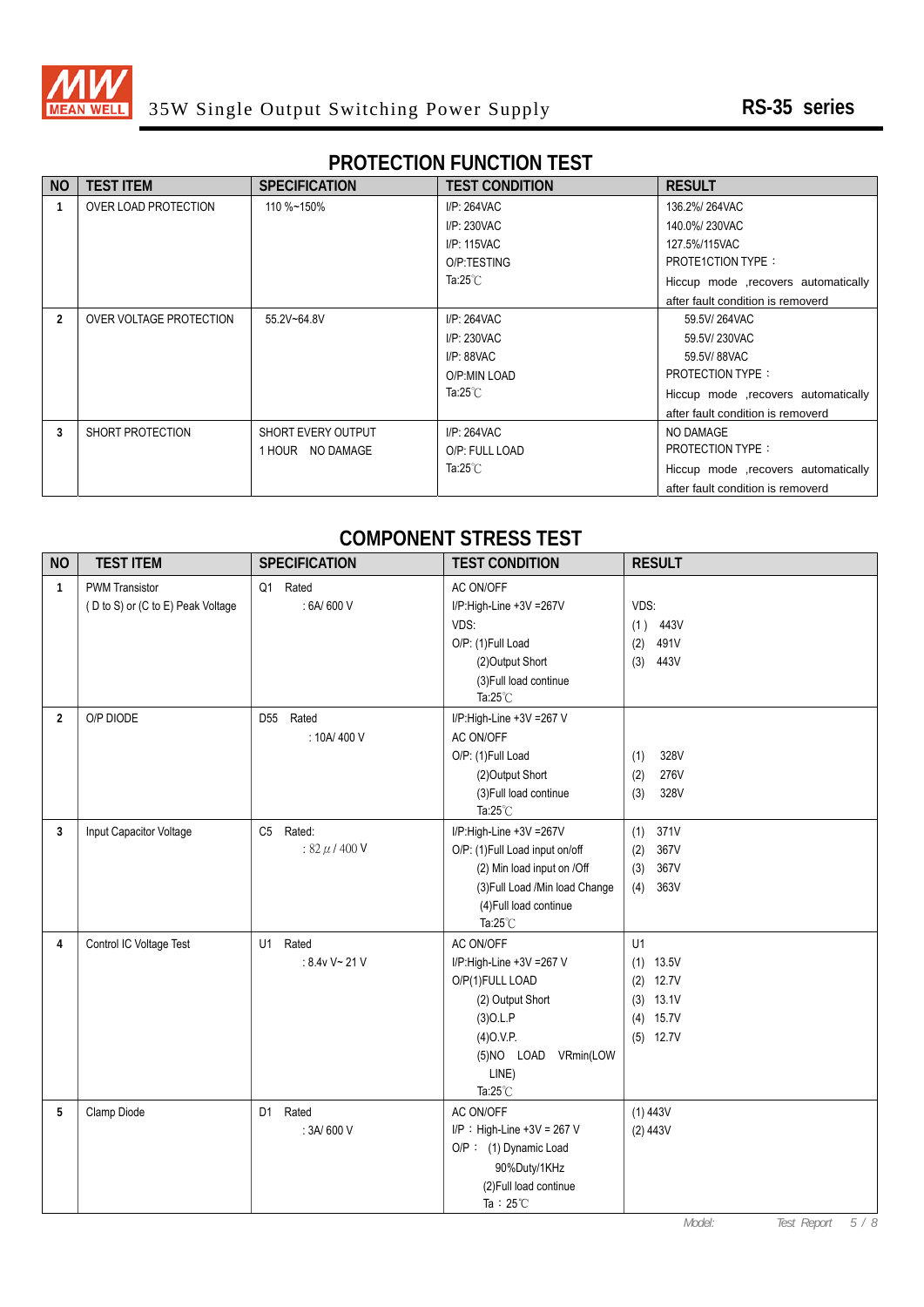

## **SAFETY TEST**

| <b>NO</b> | <b>TEST ITEM</b>            | <b>SPECIFICATION</b>             | <b>TEST CONDITION</b>    | <b>RESULT</b>       |
|-----------|-----------------------------|----------------------------------|--------------------------|---------------------|
|           | WITHSTAND VOLTAGE           | I/P-O/P: 3KVAC/min               | $I/P$ -O/P: 3.6 KVAC/min | I/P-O/P:1.88mA      |
|           |                             | I/P-FG:2 KVAC/min                | I/P- FG: 2.4 KVAC/min    | I/P-FG:0.794mA      |
|           |                             | O/P-FG: 0.5KVAC/min              | O/P - FG: 0.6 KVAC/min   | O/P-FG:0.75mA       |
|           |                             |                                  | Ta: $25^{\circ}$ C       | NO DAMAGE           |
|           | <b>ISOLATION RESISTANCE</b> | $I/P$ -O/P:500VDC>100MQ          | I/P-O/P:<br>600<br>VDC   | $I/P$ -O/P: 9999MQ  |
|           |                             | I/P- FG:500VDC>100MQ             | VDC<br>I/P- FG:<br>600   | $I/P-FG: 9999MQ$    |
|           |                             | $O/P$ - FG:500VDC>100MQ          | Ta: $25^{\circ}$ C       | $O/P-FG: 9999MO$    |
|           |                             |                                  |                          | NO DAMAGE           |
|           | <b>GROUNDING CONTINUITY</b> | FG(PE) TO CHASSIS                | $40$ A $/$ 2min          | $8 \text{ m}\Omega$ |
|           |                             | OR TRACE < $100 \text{ m}\Omega$ | Ta: 25°C/70%RH           |                     |
|           |                             |                                  |                          |                     |

#### **E.M.C TEST**

| <b>NO</b>      | <b>TEST ITEM</b>                                                                    | <b>SPECIFICATION</b>     | <b>TEST CONDITION</b> | <b>RESULT</b>         |  |  |  |
|----------------|-------------------------------------------------------------------------------------|--------------------------|-----------------------|-----------------------|--|--|--|
| $\mathbf{1}$   | <b>HARMONIC</b>                                                                     | EN61000-3-2              | I/P:230VAC/50HZ       | ☑PASS                 |  |  |  |
|                |                                                                                     | <b>CLASS A</b>           | O/P:FULL LOAD         | $\Box$ FAIL           |  |  |  |
|                |                                                                                     |                          | Ta: $25^{\circ}$ C    |                       |  |  |  |
| $\overline{2}$ | <b>CONDUCTION</b>                                                                   | EN55032                  | I/P: 230 VAC (50HZ)   | <b>PASS</b>           |  |  |  |
|                |                                                                                     | <b>CLASS B</b>           | O/P: FULL/50% LOAD    | Test by certified Lab |  |  |  |
|                |                                                                                     |                          | Ta: $25^{\circ}$ C    |                       |  |  |  |
| 3              | <b>RADIATION</b>                                                                    | EN55032                  | I/P: 230 VAC (50HZ)   | <b>PASS</b>           |  |  |  |
|                |                                                                                     | <b>CLASS B</b>           | O/P: FULL LOAD        | Test by certified Lab |  |  |  |
|                |                                                                                     |                          | Ta: $25^{\circ}$ C    |                       |  |  |  |
| 4              | E.S.D                                                                               | EN61000-4-2              | I/P: 230 VAC/50HZ     | CRITERIA A            |  |  |  |
|                |                                                                                     | <b>ZLIGHT INDUSTRY</b>   | O/P: FULL LOAD        |                       |  |  |  |
|                |                                                                                     | AIR: 8KV / Contact: 4KV  | Ta: $25^\circ$ C      |                       |  |  |  |
|                |                                                                                     | □ <b>INDUSTRY</b>        |                       |                       |  |  |  |
|                |                                                                                     | AIR: 8KV / Contact: 4KV  |                       |                       |  |  |  |
|                |                                                                                     | □Din rail Model:         |                       |                       |  |  |  |
|                |                                                                                     | AIR: 15KV / Contact: 8KV |                       |                       |  |  |  |
| 5              | E.F.T                                                                               | EN61000-4-4              | I/P: 230 VAC/50HZ     | CRITERIA A            |  |  |  |
|                |                                                                                     | <b>ZLIGHT INDUSTRY</b>   | O/P: FULL LOAD        |                       |  |  |  |
|                |                                                                                     | INPUT: 1KV               | Ta: $25^{\circ}$ C    |                       |  |  |  |
|                |                                                                                     | <b>OMEDICAL</b>          |                       |                       |  |  |  |
|                |                                                                                     | <b>OINDUSTRY</b>         |                       |                       |  |  |  |
|                |                                                                                     | INPUT: 2KV               |                       |                       |  |  |  |
| 6              | <b>SURGE</b>                                                                        | IEC61000-4-5             | I/P: 230 VAC/50HZ     | CRITERIA A            |  |  |  |
|                |                                                                                     | <b>QLIGHT INDUSTRY</b>   | O/P: FULL LOAD        |                       |  |  |  |
|                |                                                                                     | $L-N$ : 1KV              | Ta: $25^\circ$ C      |                       |  |  |  |
|                |                                                                                     | $L/N-PE$ : $2KV$         |                       |                       |  |  |  |
| $\overline{7}$ | Test by certified Lab $&$ Test Report Prepare                                       |                          |                       |                       |  |  |  |
|                |                                                                                     |                          |                       |                       |  |  |  |
|                | Any contradictions of the test results, please refer to the latest EMC test report. |                          |                       |                       |  |  |  |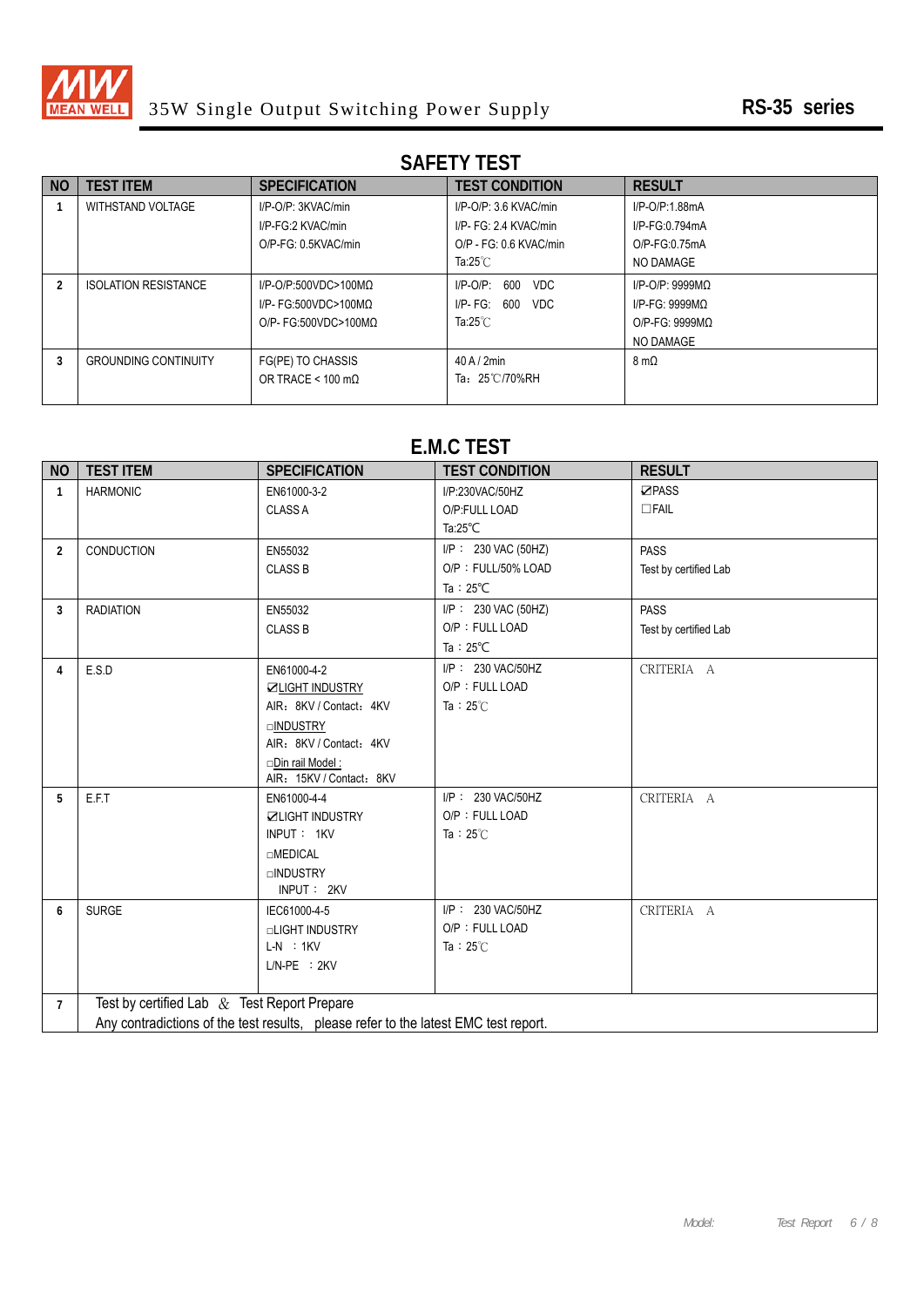

# **RELIABILITY TEST**

## **ENVIRONMENT TEST**

| NO             | <b>TEST ITEM</b>         | <b>TEST CONDITION</b><br><b>SPECIFICATION</b>            |                                                                                   | <b>RESULT</b>       |                                    |  |                          |
|----------------|--------------------------|----------------------------------------------------------|-----------------------------------------------------------------------------------|---------------------|------------------------------------|--|--------------------------|
| $\mathbf{1}$   | TEMPERATURE RISE TEST    | MODEL: RS-35-24                                          |                                                                                   |                     |                                    |  |                          |
|                |                          | 1. ROOM AMBIENT BURN-IN: 1.5 HRS                         |                                                                                   |                     |                                    |  |                          |
|                |                          |                                                          | I/P: 230VAC O/P: FULL LOAD Ta= 27.1 °C                                            |                     |                                    |  |                          |
|                |                          |                                                          | 2. HIGH AMBIENT BURN-IN: 1.5 HRS                                                  |                     |                                    |  |                          |
|                |                          | $I/P$ : 230VAC O/P: FULL LOAD Ta=50.1 °C                 |                                                                                   |                     |                                    |  |                          |
|                |                          | NO                                                       | Position                                                                          |                     | ROOM AMBIENT Ta= 27.1 $^{\circ}$ C |  | HIGH AMBIENT Ta= 50.1 °C |
|                |                          | 1                                                        | LF1                                                                               |                     | 44.5°C                             |  | 67.3°C                   |
|                |                          | $\overline{c}$                                           | BD <sub>1</sub>                                                                   |                     | 49.1°C                             |  | 72.5°C                   |
|                |                          | 3                                                        | C <sub>5</sub>                                                                    |                     | $42.3^{\circ}$ C                   |  | $65.6^{\circ}$ C         |
|                |                          | 4                                                        | Q <sub>1</sub>                                                                    |                     | 55.2°C                             |  | 77.9°C                   |
|                |                          | 5                                                        | D <sub>1</sub>                                                                    |                     | 57.3°C                             |  | 80.0°C                   |
|                |                          | 6                                                        | T1                                                                                |                     | 64.9°C                             |  | 86.3°C                   |
|                |                          | $\overline{7}$                                           | C10                                                                               |                     | 50.7°C                             |  | 73.3°C                   |
|                |                          | 8                                                        | D <sub>55</sub>                                                                   |                     | 49.7°C                             |  | 73.3°C                   |
|                |                          | 9                                                        | R <sub>4</sub>                                                                    |                     | 61.0°C                             |  | 82.5°C                   |
|                |                          | 10                                                       | R <sub>5</sub>                                                                    |                     | 57.9°C                             |  | 80.6°C                   |
|                |                          | 11                                                       | C <sub>56</sub>                                                                   |                     | 44.6°C                             |  | 68.3°C                   |
|                |                          | 12                                                       | C57                                                                               |                     | 45.5°C                             |  | 68.9°C                   |
|                |                          | 13                                                       | L <sub>51</sub><br>U1                                                             |                     | 41.7°C<br>47.4°C                   |  | 65.9°C<br>70.1°C         |
|                |                          | 14                                                       | D <sub>2</sub>                                                                    |                     | 50.1°C                             |  | 72.8°C                   |
|                |                          | 15                                                       | <b>R55</b>                                                                        |                     | 59.5°C                             |  | 82.5°C                   |
|                |                          | 16                                                       |                                                                                   |                     |                                    |  |                          |
| $\overline{2}$ | OVER LOAD BURN-IN TEST   | I/P: 230 VAC<br>NO DAMAGE                                |                                                                                   |                     | TEST: OK                           |  |                          |
|                |                          | 1 HOUR (MIN)                                             |                                                                                   |                     | O/P: 129% LOAD                     |  |                          |
|                |                          |                                                          |                                                                                   | Ta : $25^{\circ}$ C |                                    |  |                          |
| 3              | LOW TEMPERATURE          | TURN ON AFTER 2 HOUR                                     |                                                                                   |                     | I/P: 264VAC/88VAC                  |  | TEST: OK                 |
|                | TURN ON TEST             |                                                          |                                                                                   |                     | O/P: 100 % LOAD                    |  |                          |
|                |                          |                                                          |                                                                                   | Ta= $-25^{\circ}$ C |                                    |  |                          |
| 4              | <b>HIGH HUMIDITY</b>     | AFTER 12 HOURS                                           |                                                                                   |                     | $I/P$ : 272 VAC                    |  | TEST: OK                 |
|                | <b>HIGH TEMPERATURE</b>  | IN CHAMBER ON                                            |                                                                                   |                     | O/P: FULL LOAD                     |  |                          |
|                | <b>HIGH VOLTAGE</b>      |                                                          | CONTROL50℃ / 95 %R.H                                                              | Ta=50 $^{\circ}$ C  |                                    |  |                          |
|                | TURN ON TEST             |                                                          | NO DAMAGE<br>HUMIDITY= 95 %R.H                                                    |                     |                                    |  |                          |
| 5              | <b>TEMPERATURE</b>       | $+0.03\%$ (0~50°C)                                       |                                                                                   |                     | I/P: 230 VAC                       |  | $+0.0067\%$ (0~50°C)     |
|                | <b>COEFFICIENT</b>       |                                                          | O/P: FULL LOAD                                                                    |                     |                                    |  |                          |
| 6              | STORAGE TEMPERATURE TEST |                                                          | 1. Thermal shock Temperature : -45°C~ +90°C                                       |                     |                                    |  | TEST: OK                 |
|                |                          | 2. Temperature change rate : 25°C / MIN                  |                                                                                   |                     |                                    |  |                          |
|                |                          | 3. Dwell time low and high temperature : 30 MIN/EACH     |                                                                                   |                     |                                    |  |                          |
|                |                          |                                                          | 4. Total test cycle: 10 CYCLE                                                     |                     |                                    |  |                          |
|                |                          | 5. Input/Output condition: STATIC                        |                                                                                   |                     |                                    |  |                          |
| 7              | THERMAL SHOCK TEST       | 1. Thermal shock Temperature : - 25°C~ +55°C<br>TEST: OK |                                                                                   |                     |                                    |  |                          |
|                |                          | 2. Temperature change rate : 25°C / MIN                  |                                                                                   |                     |                                    |  |                          |
|                |                          | 3. Dwell time low and high temperature : 30 MIN/EACH     |                                                                                   |                     |                                    |  |                          |
|                |                          |                                                          | 4. Total test cycle: 16 CYCLE                                                     |                     |                                    |  |                          |
|                |                          |                                                          | 5. Input/Output condition:<br>15cycle:230V/ FULL LOAD AC ON 3sec/AC OFF 1sec TEST |                     |                                    |  |                          |
|                |                          |                                                          | 1cycle:230V/ FULL LOAD Burn In Test                                               |                     |                                    |  |                          |